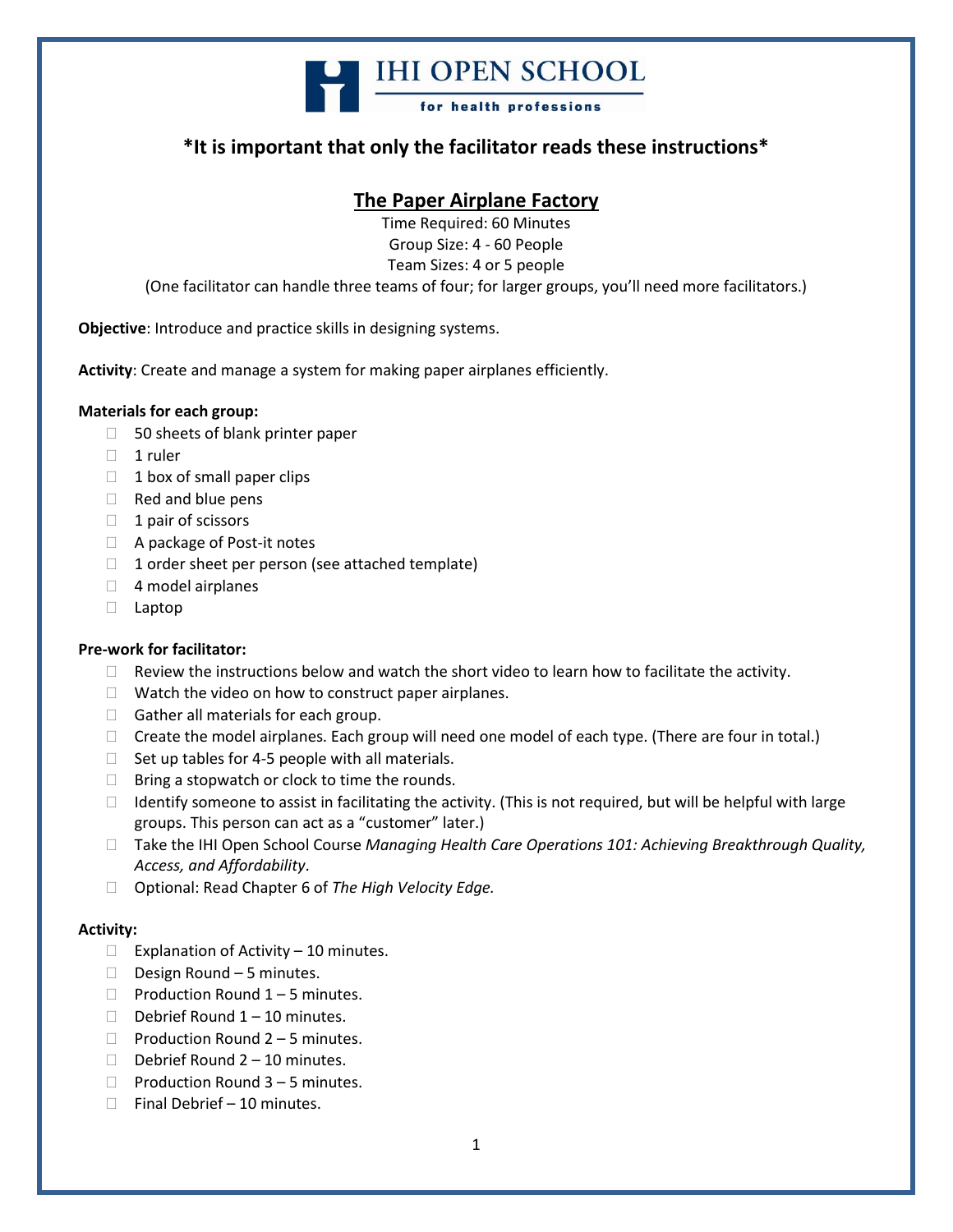

**Note: Below, you fill find a mix of actions and the script. The script is called out using quotes. The actions are called out with parentheses.**

#### **Explanation of Activity**

(Before starting, separate participants into groups of 4 or 5. Tables should be set up with all of the materials, including four model airplanes and an order sheet for each participant. Before beginning the activity and going over the rules, establish who will act as the customer. In small groups, the facilitator may act as the customer; however, it is recommended that an additional customer is available for larger groups.)

**"**Hi, everyone. Welcome to the Paper Airplane Factory! Here are the objectives of the activity: We're going to practice the skills of designing a system. And we're going to practice those skills by designing a factory that makes paper airplanes.

#### **Here are the rules:**

- Your customer has ordered 18 planes, which are listed on the order sheet in front of you.
- You have five minutes to produce and deliver all of them.
- You must deliver/ship the planes in order to the customer (specify who that is) by handing each completed plane to the customer.
- The customer will accept or reject the planes based on whether they meet the order criteria—e.g., large or small, angled or straight.
- You get credit only for planes that are delivered, not just produced.

Sound good? Let's begin!"

#### **Design Round**

"This is called the design round. You will have 5 minutes to work together to design your system to produce your paper airplanes.

The first step is to review each plane so that you know what each of the symbols and instructions on the order sheet mean. On your table, there are models of the first 4 planes on the order sheet. Let's go over each plane, the symbols, and instructions on the order sheet.

(Explain each of the 4 models, symbols and instructions of the order sheet.)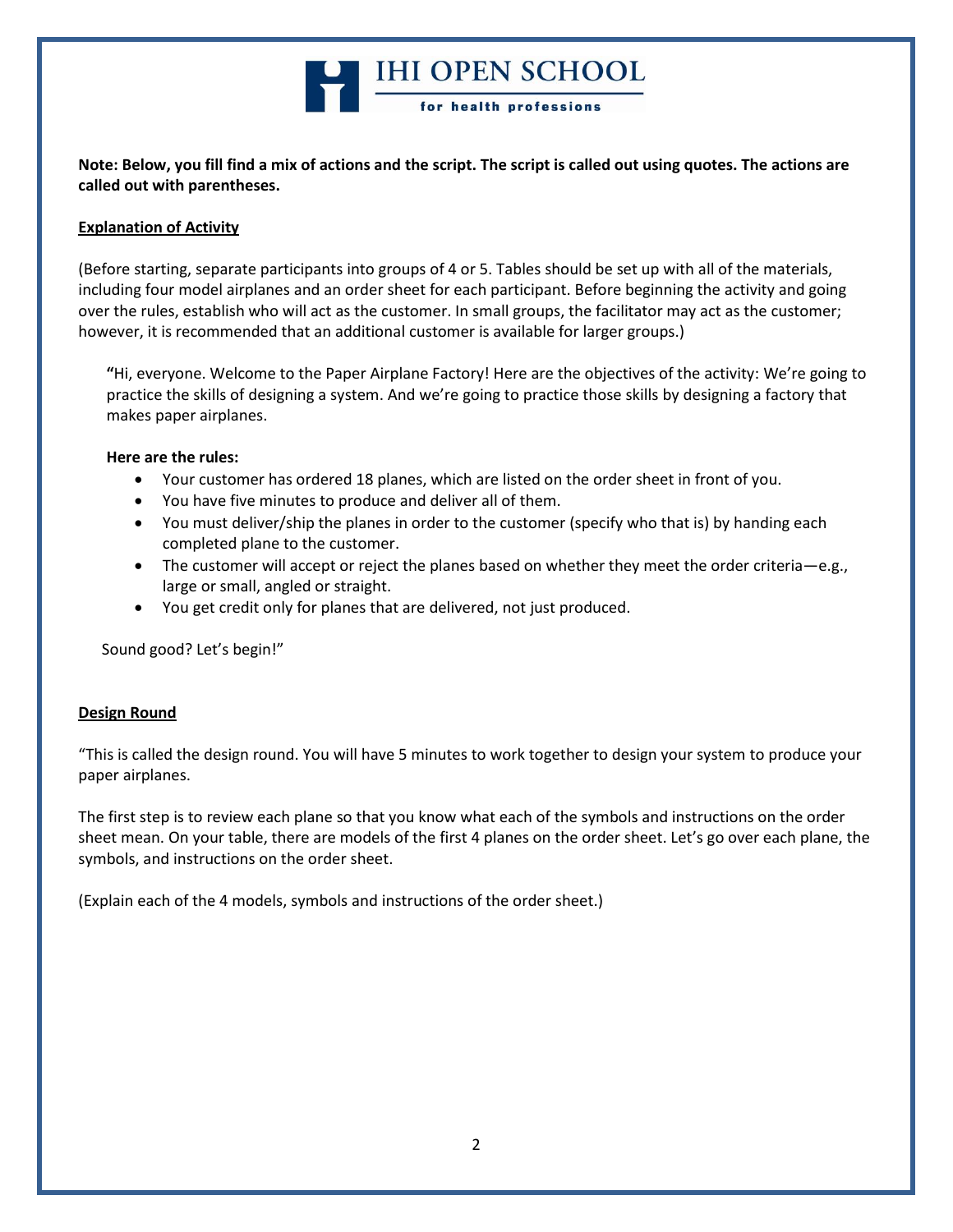

Plane 1: This is a large, angled wing plane with 1 seat for the red circle customer.



Plane 2: This is a large, straight wing plane with 2 seats for the blue square customer.



Plane 3: This is a small, straight wing plane with 1 seat for the blue square customer.



Plane 4: This is a small, angled wing plane with 2 seats for the red circle customer.



You can use the model planes at your table while going through the activity, but use them only as examples and not completed planes. Once, you've designed your system, we'll clear the table and run your airplane factory for 5 minutes and see how many planes you can construct and ship. Based on your output, you'll have a chance to redesign your system and try again. That is, if you need another chance."

(Give very little additional instruction at this point.)

"Okay, you have 5 minutes. Ready, set go!"

(Stop the groups from working when 5 minutes have passed and clear the table of any trash.)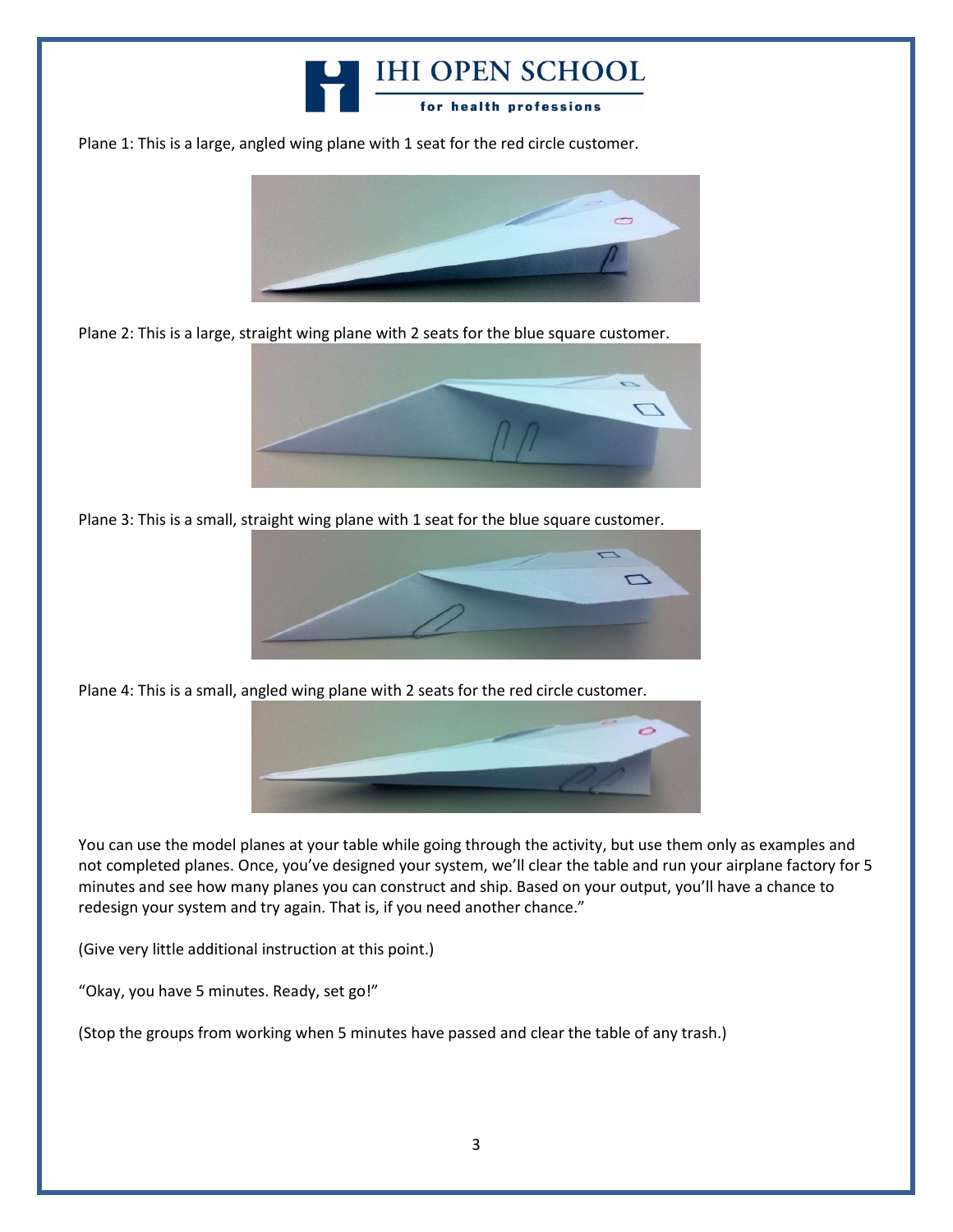# **Example 18 IHI OPEN SCHOOL**

#### **Production Round 1**

"Again, you are allowed to keep the models at your tables. You have 5 minutes and you need to fill the customer's order of 18 planes. Ready, set, go!"

(Stop the groups from working on the first round when 5 minutes have passed. On a piece of paper or on a white board (if available), record how many planes each group correctly assembles.)

#### **Debrief Round 1**

#### **Use the following bulleted points for your knowledge as you discuss Round 1:**

- Expect chaos in Round 1. (No one is clear on what they are supposed to do and they aren't clear about the consequences of their actions.)
- Most students will complete between 0-6 planes.
- During this round, you can expect an arbitrary division of labor, where people will determine that they should be organized by, for example, large planes and small planes. The reason is that they have not deconstructed the work to understand that every plane is the same.
- The issues surfaced because students linked behaviors you saw in the design phase to consequence of production. For example, arbitrary division of labor leads to poor workflow and people, perhaps, yelling, "How do I make a plane?"
- With teams of five, people will often break off into clusters. A clustering of problem solving means that until we have a common agreement on the task decomposition, people are lost. People tend to focus on individual tasks.
- Likely, no one will establish criteria of success by consulting the customer. People will not ask the customer what he or she wants or what it means to be defect-free. There is absence of knowledge sharing.
- People will likely deconstruct the models in a very random fashion instead of taking it apart one step at a time to understand how it is made. The groups are struggling because they were assigning tasks before understanding their work.
- Many organizations divide up tasks and responsibilities before understanding the characteristics of the products or services and contents of the work.

#### **Production Round 2**

"Before we start the next round, we're going to construct a plane together so that you can understand what the context of the work is. One of you will write down each step on a Post-it and the rest of you will follow along making a plane with me. Remember to keep the Post-its in order."

(For larger groups, you may use the "Paper Airplane" PowerPoint provided so that everyone can follow along with the steps. (Reminder: If you need a refresher on how to contruct the paper airplanes, watch the video on our website.) While going through each step, have one person from each group write down **each** step on a **separate** Post-it note while the others follow along with you. Each of the following steps must have its own Post-it because during the next round, the Post-its will serve as tasks for each person and they will need to have Post-its assigned to them.)

**Put each of the following steps on individual Post-its:** Fold to center line, Open, Right Corner, Left Corner, Right Side, Left Side, Close, Right Wing: ANGLED, Left Wing, "Mark" Add Symbols, Add clips/seats, Ship.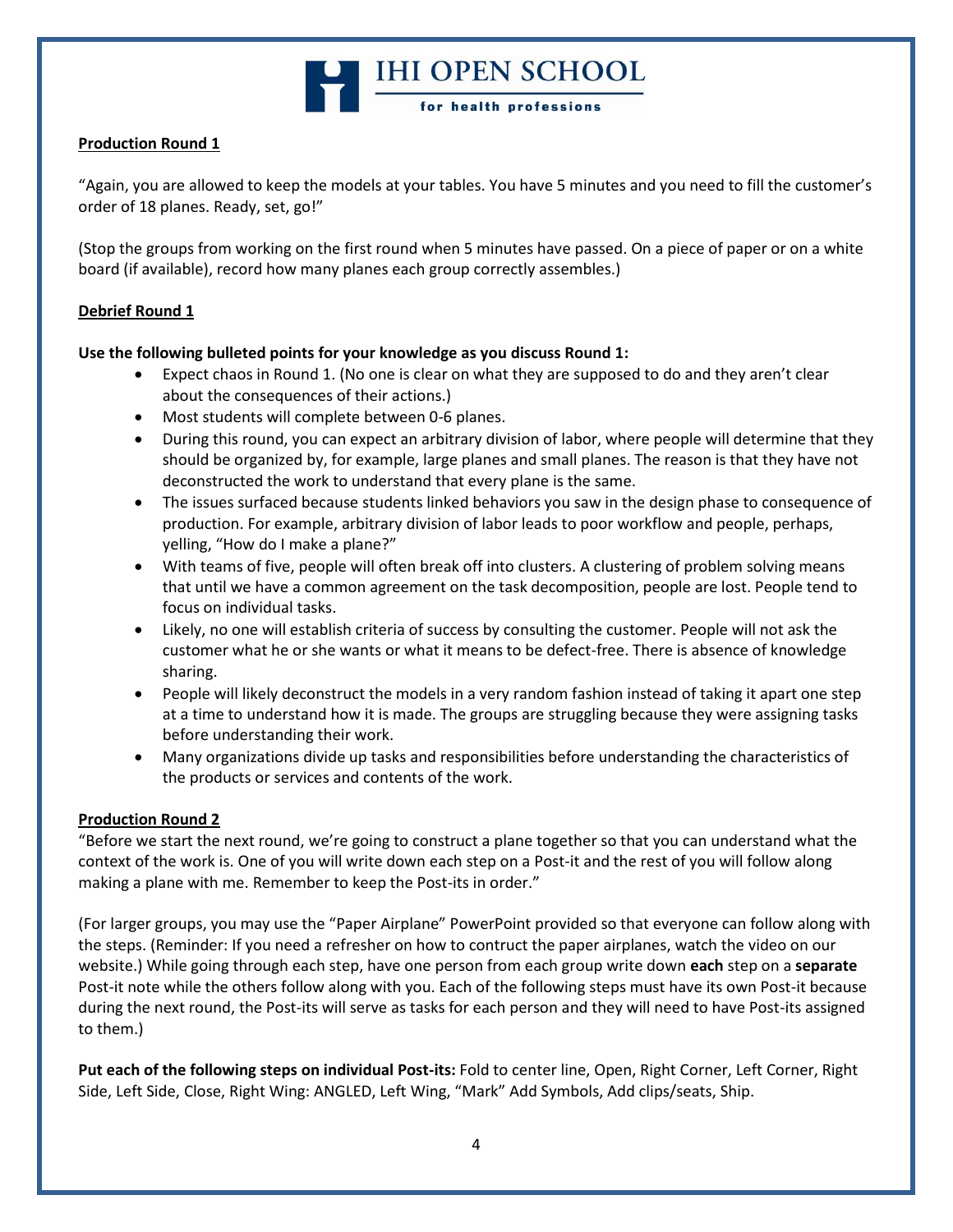# HI OPEN SCHOOL for health professions

"We've completed all the steps to construct the first plane on the order sheet. To make the second plane on the order sheet, we would need to make the wings straight instead of angled. Add "STRAIGHT" to the "Right Wing: ANGLED" Post-it."

(Show the groups how to make a straight wing.)

"For small planes, we simply need to tear or cut a sheet of paper in half before constructing the plane. Add an additional Post-it for this step at the beginning that says "Small Plane: Tear"

(The final Post-its with all of the steps should look like the picture below. Ensure that the groups have each step written correctly and in the right order before moving on with the activity.)



"What we just did was establish what the customer wants which is large/small planes, one/two seats, straight/angled wings, etc. We also figured out what the actual work was before assigning responsibility for each task.

Every Post-it has to have an owner who is responsible for completing that task. Every person must have at least one Post-it. Before we start the next round, take a minute to assign each of the Post-its to an owner.

Then, put one plane through the system to ensure it works. Everyone has to pay attention to what the person is doing when putting the plane through the system so everyone understands each step of the process."

(Pause for a minute to let groups do this.)

"You have 5 minutes to complete the customer's order. Ready, set, go!"

(Stop the groups from working on the second round when 5 minutes have passed. Record the number of planes each group completed next to the first round.)

#### **Debrief Round 2**

#### **Use the following bulleted points for your knowledge as you discuss Round 2:**

- Don't expect many defects because you've spent a good deal of time explaining to people.
- Expect some confusion and a lot of chatter. For example, "Which plane should I be working on?" (In Round 1, by comparison, you may have heard, "What should I be doing?")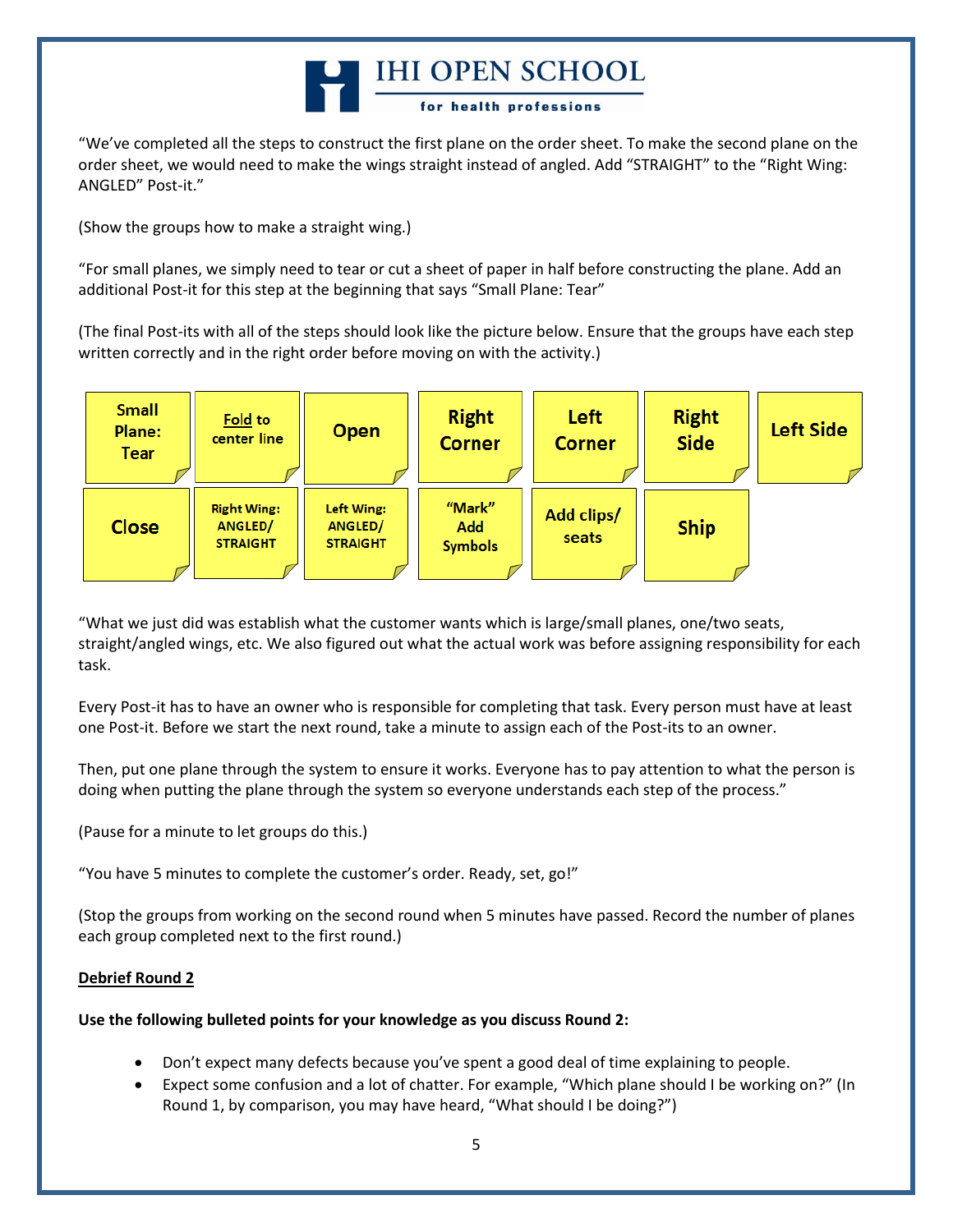# HI OPEN SCHOOL for health professions

- Most groups will complete 5-12 planes.
- Everyone had their own individual steps to complete within the workflow. The groups first clarified what the plane had to be to satisfy the customer and then established what the work content was before giving out responsibility. Once the work content was established, they sequenced the pathway of steps that needed to be done.
- Difficulty in Round 1 was lack of clarity of responsibility. In Round 2, the problem is lack of clarity of product sequence.

#### **Production Round 3**

"Now, for Round 3, come up with a simple way to never have to talk about which plane is going through the system.

Use a Post-it note to number each plane from the order sheet. More specifically, have the first person in the workflow add a Post-it to each plane with its assigned number so that the rest of the group knows which plane they are working on when it reaches them. Additionally, if you'd like to reassign tasks in your process, take a minute and do that now.

Run a plane through the system to confirm you don't have to talk to accomplish this task.

You have five minutes to construct all 18 planes for the customer. Ready, set, go!"

(Stop the groups from working on the third round when 5 minutes have passed. Record the number of planes each group completed next to the first round.)

#### **Use the following bulleted points for your knowledge as you discuss Round 3:**

- Expect 15-18 planes to be constructed.
- Expect no rejects.
- This system will eliminate the need to communicate with each other, which caused the production to slow down in the Round 2.
- Not every team, of course, will manage to complete all 18 planes. If teams don't get to 18, there's a bottleneck, which means that one person had to too much work. Or there's a step where they really struggle.

#### **Final Debrief**

#### **Discussion/Debriefing Questions:**

- What changes did we make from Round 1 to Round 2?
	- i. Potential answer: We made it very clear what the work was and who owned it.
- What changes did we make from Round 2 to Round 3?
	- i. Potential answer: We made it clear what you were supposed to do when each plane came to you. This reduced the amount of talking and increased the productivity.
- If possible, go to a workplace (a pharmacy, a restaurant with an open kitchen) and see how the process flows. What's the output? What's the flow? What are the handoffs? Are all of these well-defined? How would you improve the process?